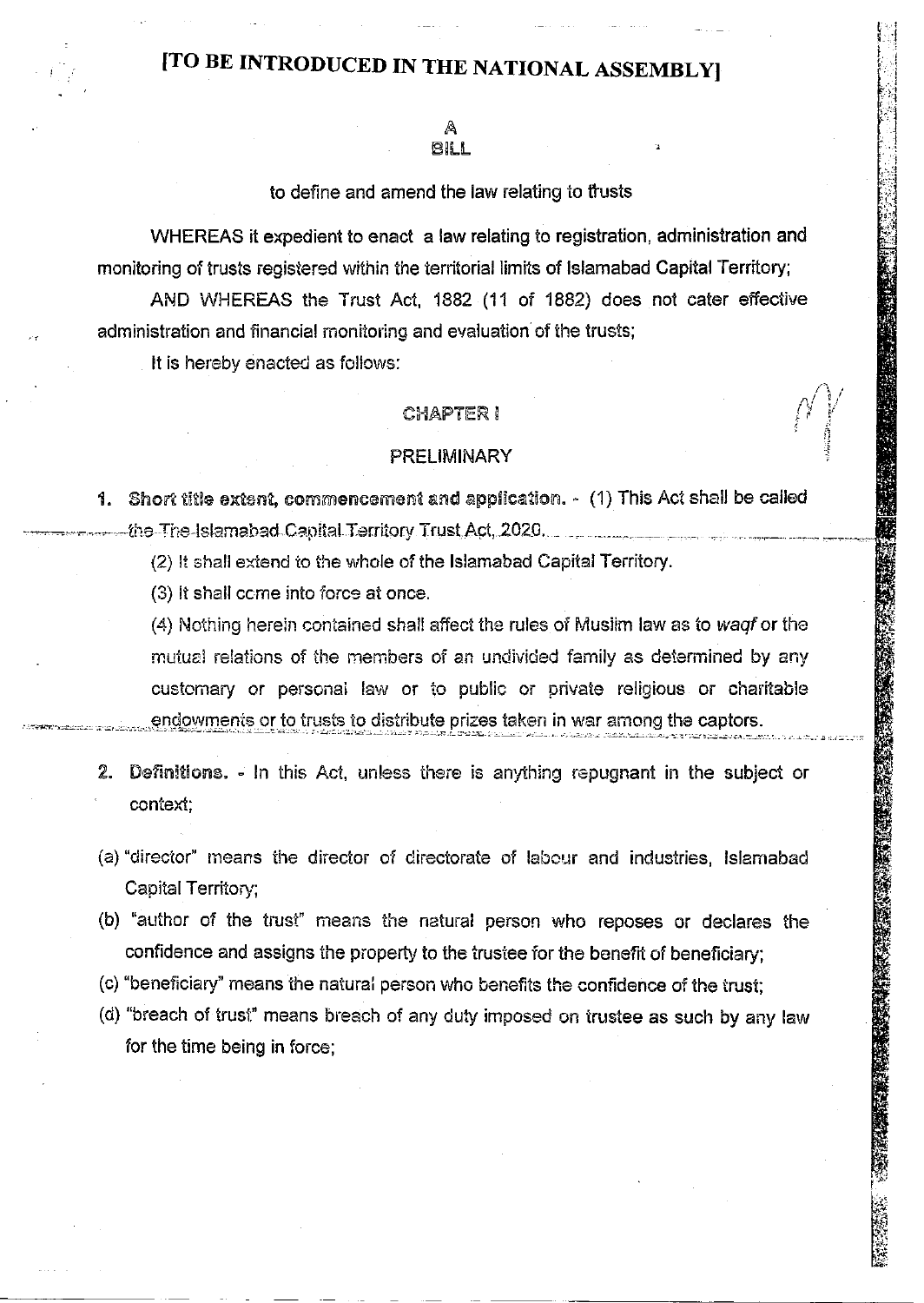- (e) "competent authorities" means the 'regulators', "the oversight bodies for SRBs as specified in the Anti-Money Laundering Act 2010 (VII of 2010)", the "investigating or prosecuting acency" and "the Financial Monitoring Unit";
- (f) "department" means the directorate of labour and industries, Islamabad Capital Territory;
- (g) "district intelligence coordination committee" means the intelligence committee headed by the deputy commissioner or district magistrate, Islamabad Capital Territory, Islamabad and comprising the representatives of police and intelligence agencies;
- (h) "financial monitoring unit" means the financial monitoring unit specified under the Anti-Money Laundering Act, 2010 (VII of 2010);
- (i) "home department" means the office of the Chief Commissioner, Islamabad Capital Territory;
- (i) "instrument of the trust" means the instrument by which the trust is declared
- (k) "interest" means the beneficiary's right against the trust property;
- (I) "investigating or prosecuting agency" mean an investigating or prosecuting agency as specified in the Anti-Money Laundering Act, 2010 (VII of 2010);
- (m) "law department" means directorate of law, Chief Commissioners' office, Islamabad Capital Territory:
- (n) "notice" means a person is said to have known of a fact either when he actually knows that fact, or when, but for willful abstantion from inquiry or gross neuligence. he would have known it, or when information of the fact is given to or obtained by his agent, under the circumstances mentioned in the Contract Act, 1872 (IX of 1872). and all expressions used herein and defined in the Contract Act, 1872 (IX of 1872), shall be deemed to have the meanings respectively attributed to them by that Act;
- (o) "prescribed" means prescribed by rules made under this Act;
- (p) "purpose" means any lawful purpose unless it is -
	- (i) forbidden by law; or
	- (ii) is of such a nature that, if permitted, it would defeat the provisions of any law; or
	- (iii) is fraudulent; or
	- (iv) involves or implies injury to the person or property of another; or
	- (v) the court regards it as immoral or opposed to public policy;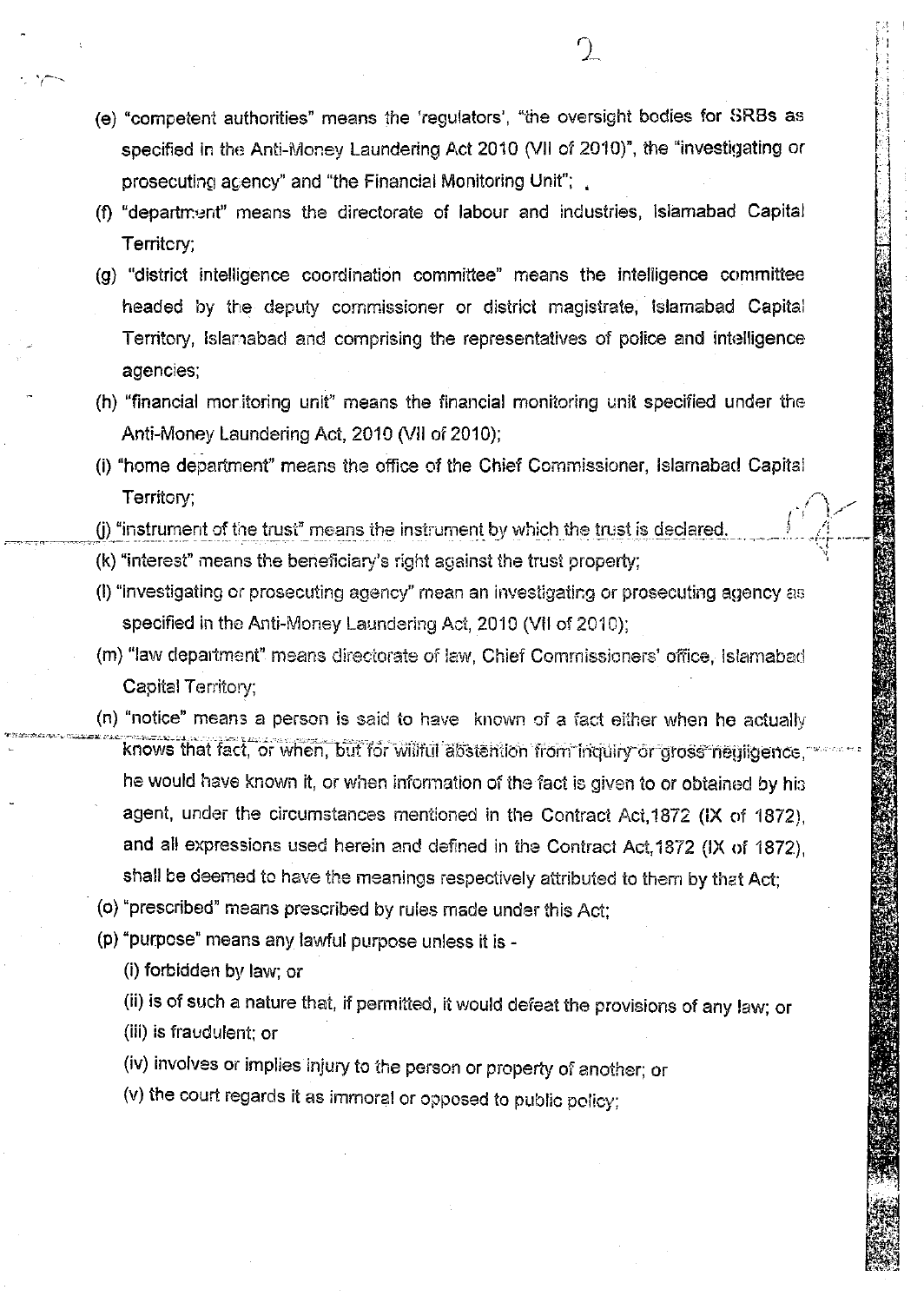- (q) "registered" means registered with the director;
- (r) "reporting entity" means an entity specified under the Anti-Money Laundering Act 2010:
- (s) "revenue department" means office of the district collector, islamabad Capital Territory:
- (t) "trust property" means the subject matter of the trust; it may be movable or immovable property;

(u) "trust" means an obligation annexed to the ownership of property and rising out of the confidence reposed in and accepted by the owner or declared and accepted by him for the benefit of beneficiary; and

(v) "trustee" means any person who accepts the confidence of the author of the trust to the benefit of the beneficiary.

# **CHAPTER 11**

OF THE CREATION OF THE TRUSTS

 $3<sub>1</sub>$ Validity of trust.  $-$  (1) No trust in relation to any immovable property is valid unless declared by a non-testamentary instrument in writing signed by the author of the trust or the trustee and registered or by the will of the author of the trust or of the trustee and its ownership is transferred to the trust.

(2) No trust in relation to movable property is valid unless declared as aforesaid or unless the ownership of the property is transferred to the trust.

- $\boldsymbol{A}_{\cdot}$ Creation of trust. - (1) Subject to the provisions of section 3, a trust is created when the author of the trust indicates with reasonable certainty by any words or acts-
	- (a) an intention on his part to create thereby a trust;
	- the purpose of the trust;  $(b)$
	- $\left( \mathbf{c} \right)$ the beneficiary;
	- $(d)$ the trust-property; and
	- $(e)$ transfers the trust-property to the trustee unless the trust is declared by will or the author of the trust is himself to be the trustee.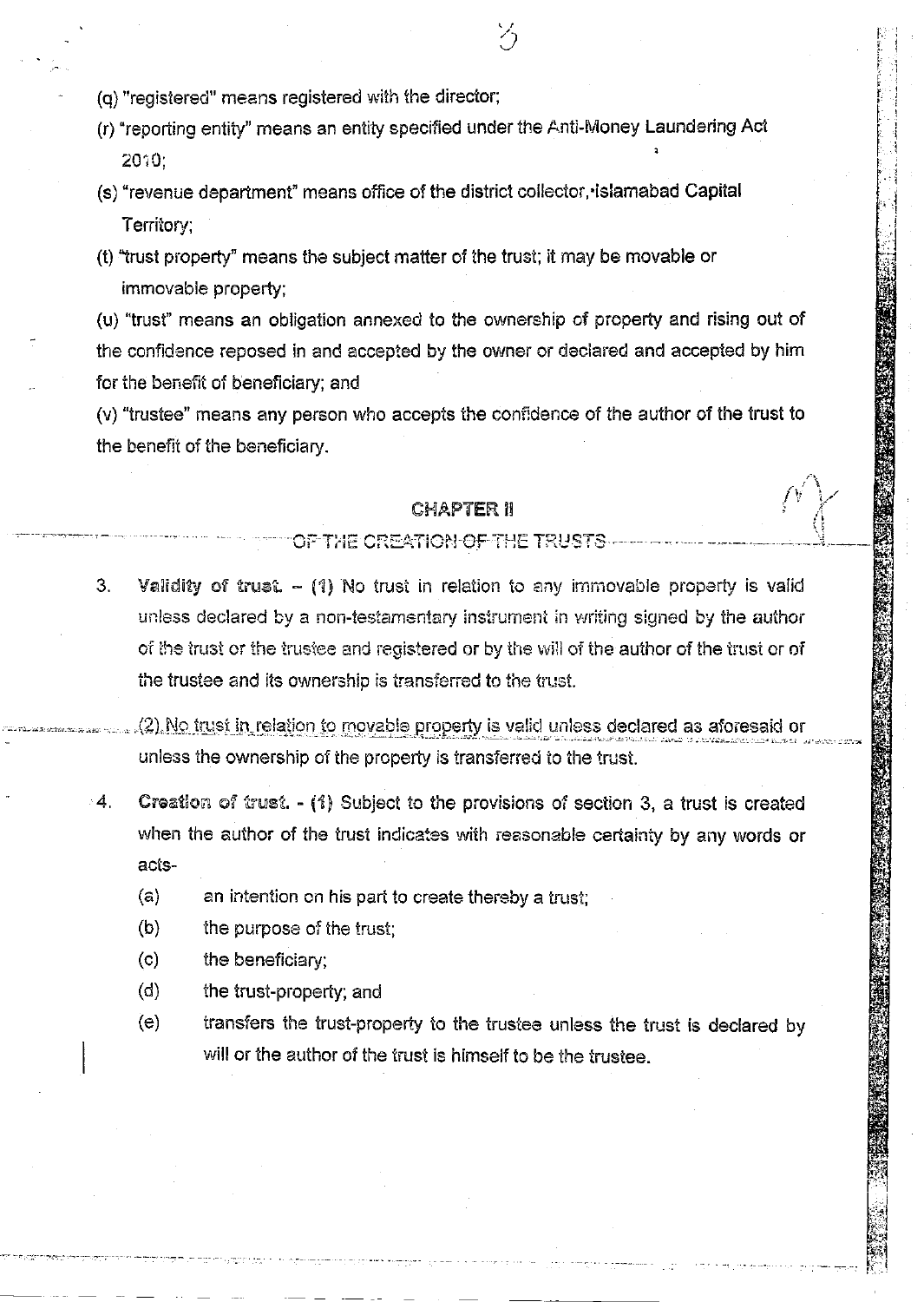(2) Every trust for which the purpose of the trust is unlawful is void and where it is created for more than one purpose and one of the purposes is unlawful then whole of the trust is void.

- Who may create trusts. A trust may subject in each case to the law for the time 5. being in force as to the circumstances and extent in and to which the author of the trust may dispose of the trust property be created
	- a) by every natural person competent to contract under the Contract Act, 1872 (IX of 1872); or
	- b) with the permission of a principal civil court of original jurisdiction by or on behalf of a minor.
- 6. Subject of trust. The subject matter of a trust must be property transferable to the beneficiary and it must not be merely beneficial interest under a subsisting trust.
- 7. Who may be beneficiary. Every natural person capable of holding property may be a beneficiary and no legal person shall be a beneficiary under this Act.
- 8. Disclaimer by beneficiary. A proposed beneficiary may renounce his interest under the trust by disclaimer addressed to the trustee or by setting up with notice of the trust a claim inconsistent therewith.
- 9. Who may be trustee. Every natural person capable of holding property and not a legal person may be a trustee but, where the trust involves the exercise of discretion, he shall not execute it unless he is competent to contract under the Contract Act, 1872 (IX of 1872).
- 10. Acceptance to trust.  $-$  (1) A trust is accepted by any words or acts of the trustee indicating with reasonable certainty such acceptance.

(2) Each of the trustee accepting the trust in this section shall provide an affidavit that the trustee has read and understood the duties and liabilities of the trustee as mentioned in Chapter-IV;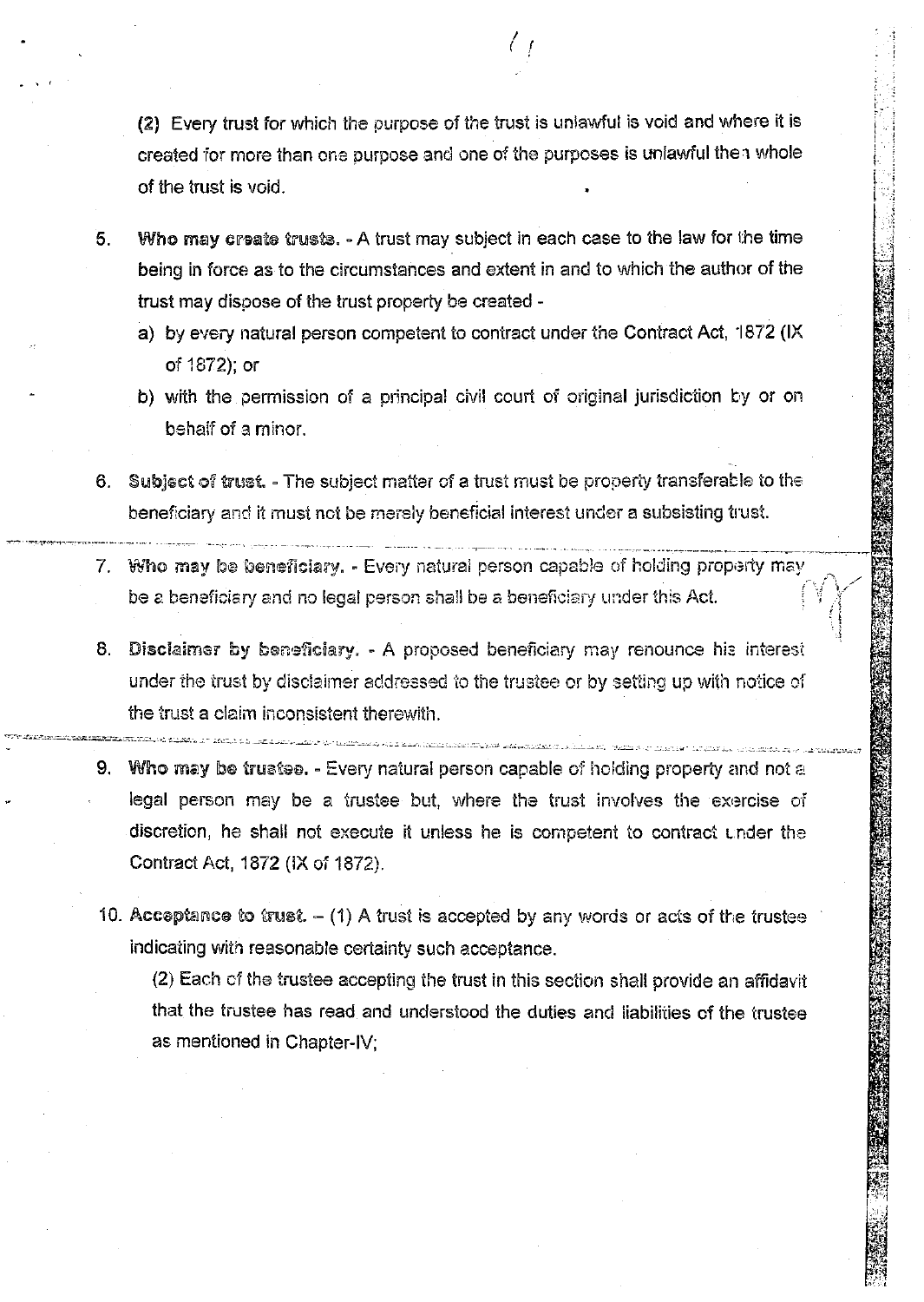11. Disclaimer of trust,  $-$  (1) Instead of accepting a trust, the intended trustee may, within a period of sixty days, disclaim it and such disclaimer shall prevent the trustproperty from vesting in him.

(2) In case of more than one trustees, if one of trustees, disclaims to be a trustee, it shall not automatically confer the disclaiming trustee's rights on the other trustees. The author of the trust shall either (a) explicitly allow the co-trustees to proceed in case of any of the member's disclaimer, or (b) write a new trust-deed.

# **CHAPTER III** OF THE ADMINISTRATION OF THE TRUSTS

- 12. Trusts to be registered- No Trust shall be functional unless it is registered under this Act with the Directorate of Labor and Industries, Islamabad Capital Territory, Islamabad.
- 13. Application for registration- (1) For every trust required to be registered under this Act, the trustee shall provide to the director at or before the time of registration, the information regarding the purpose, author of the trust, details of the trustees, Beneficiaries of the trust, and any other natural person exercising ultimate effective control over the trust as prescribed, to the satisfaction of the department.

Explanation.—In-case of more than one trustes, all the trustees will nominate one Trustee who shall be responsible for the provision of information

(2) The details of the information required to be provided under sub-section (1) above shall be prescribed

- 14. Verification of the application- The director shall verify the contents and particulars of the application before the registration through the investigating or prosecuting agencies who shall submit the verified report to the Director within 14 days of receiving the request from him.
- 15. Registration of the properties- (1) All movable and immovable properties must be registered in the name of the Trust under the Registration Act, 1908.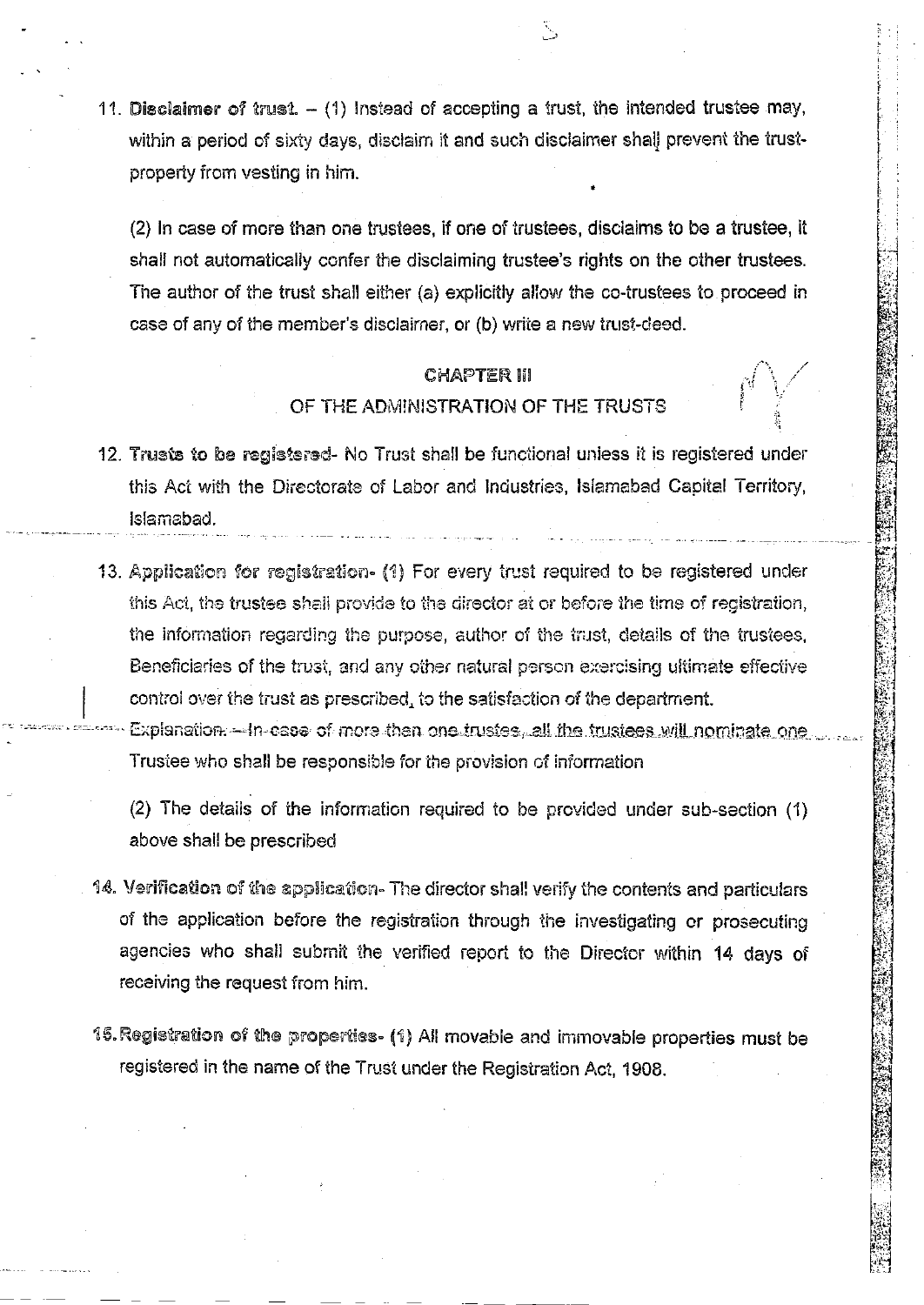(2) Without prejudice to the Registration Act 1908, the registration of the properties must include the details of authors of the trust, beneficiaries, trustee, co-trustee, if any, and any other natural person exercising ultimate effective control over the trust.

16. Certificate of registration- (1) The director, after fulfillment of legal requirements, as mentioned in the sections 13 to 15, shall register the trust under this Act and issue a certificate of registration to the trustee.

(2) The director, for the reasons to be recorded in writing, may refuse the registration of the application, if-

(a), the purpose of the trust is unlawful or the trust proceeds are suspected to be proceeds of crime, as the investigating or prosecuting agencies inform the director under section 14 and the director may refer back the application to the law enforcement agencies for legal action or any of the members of the trust including author, trustees or any other person exercising ultimate effective control over the trust are declared proscribed by the office of the Chief Commissioner, Islamabad Capital Territory, or associated with the proscribed organizations under the Anti-Terrorism Act, 1997 or under the United Nations Security Council Act, 1948, and in such cases as mentioned in clause (b), the director shall share the details of individuals with the Ministry of Interior and Ministry of Foreign Affairs through the nome department; or

(b), the district intelligence coordination committee considers the trust a threat to national security; or

(c) the author of the trust, trustee, beneficiary, or any person acting on their behalf fail to provide the complete personal details required under section 13 for the registration and functioning of the trust; or

(d) any other reason as may be prescribed.

17 Power to inspect record and compliance- (1) The director, or the district magistrate, ICT or the provincial government may summon any information relating to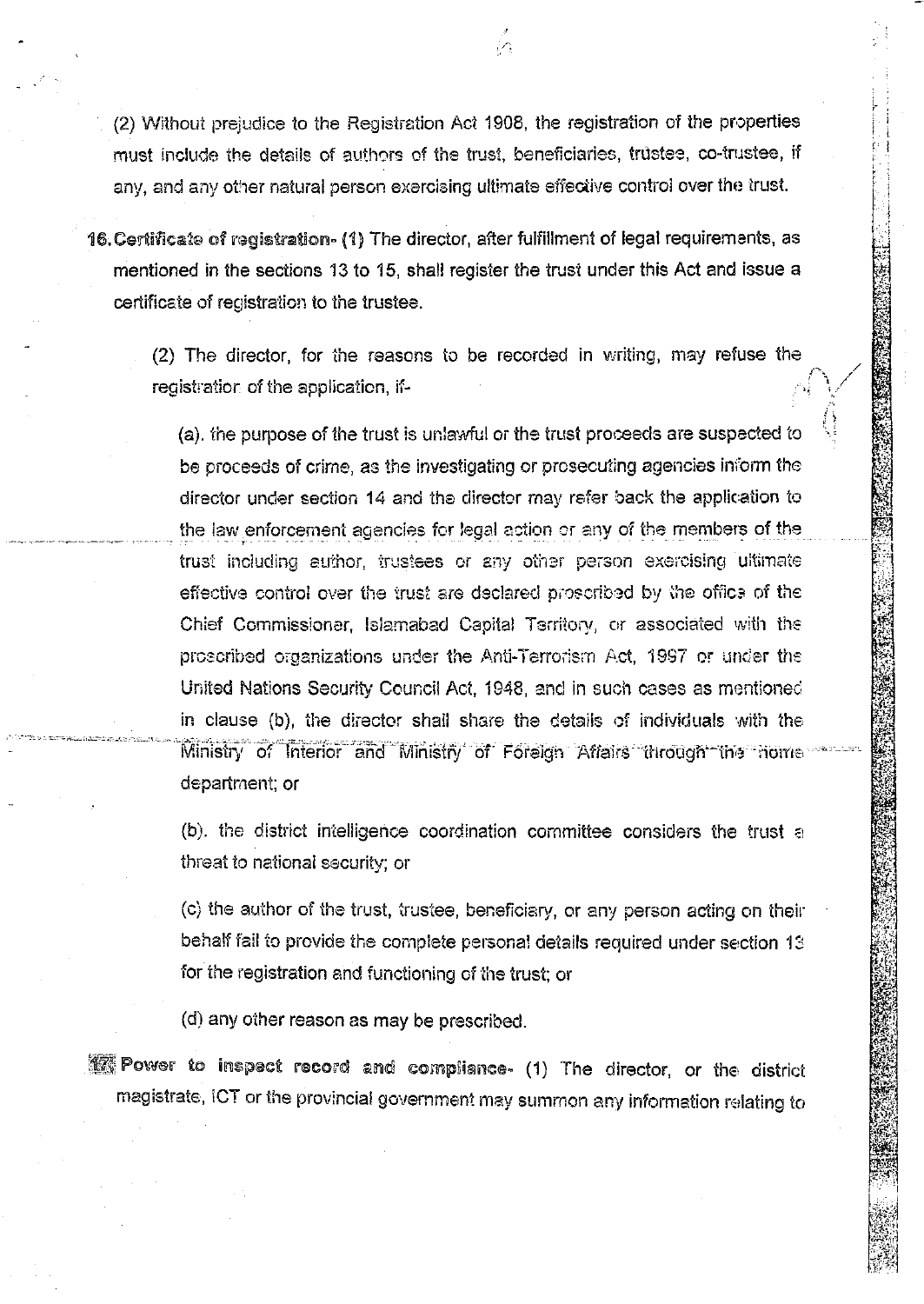the trust from the trustee for any purpose, and shall have the power to inspect such record at any time.

- (2). The officer summoning the record under sub-section (1) may share it with the competent authorities upon written request through the office of Chief Commissioner, Islamabad Capital Territory any information about the trust, trust assets, trust proceeds, author of the trust, trustee, beneficiary or any other person exercising ultimate effective control over the trust.
- (3) The director may also share the information under this section relating to the trust assets and beneficiaries with the reporting entity upon request.
- (4) The director may after conviction by the competent court of law impose financial penalty up to Rupees one million, if a trustee is found in violation to the purpose of the trust or fails to provide the information under sub-section (1).
- (5) in case of failure to pay the penalty under sub-section (4), the director may seek a legal action through the court of original jurisdiction against the trustees held responsible for non-compliance under this Act, and such legal action may result in imprisonment ranging from one month to six months.

The imprisonment granted under this section shall be for the non-compliance of the provisions of this Act and shall be in addition to the financial penalty aiready imposed under sub-section (4).

(6) The director may after conviction by the competent court of law impose financial penalty up to Rupees one million, if a trustee fails to provide the information required under sections 20 and 22,or fails to obtain and hold the information required under section 23. In addition, the trustee shall also be liable for imprisonment of minimum three months to a maximum of six months if he fails to make information available to the competent authorities as required under section 20 or to the department or director for the purposes of sharing information under section 20. This punishment shall be awarded by a court of the original jurisdiction.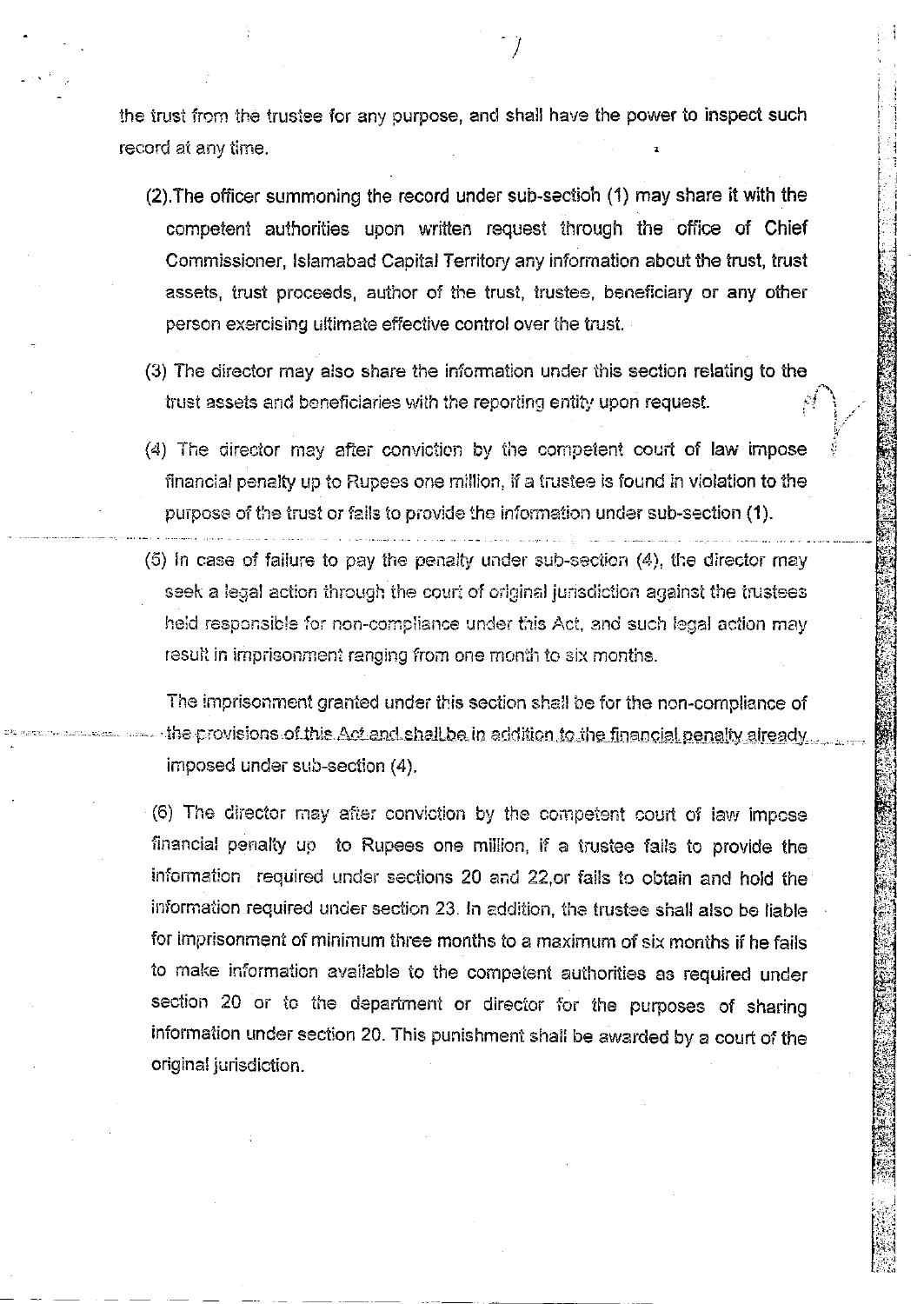(7) The director may further take over the properties of the trust or freeze its assets or remove a trustee or a beneficiary from the trust and assign new trustees or beneficiary through a legal order from a court of original juriscliction in case the trust or trustee or beneficiary is convicted of a criminal offence, including terror financing, financing, money laundering or a threat to national security.

 $\sqrt{ }$ 

 $(8)$  Nothing in sub-sections  $(2)$ ,  $(3)$ ,  $(4)$ ,  $(5)$  and  $(6)$  shall limit the person's basic right of being given fair trial opportunity and appeal to the secretary of the Division concerned or the appellant court, as the case may be.

- 18. Power to obtain the registration record- The department shall obtain the registration of trust record from the revenue department i.e. district collector, ICT. which was held by it before the enactment of this Act within a period of sixty days from the date of enactment of this Act, and, the department shall make efforts to make the trust record in conformity with the provisions of this Act.
- 19. Register of trusts- (1) The director shall maintain a register of the trusts in such manner as may be prescribed.
	- (2) The register shall contain information, including but not limited to the name and details of every trust, its purpose, author, trustee, beneficiaries, any person exercising ultimate effective control over the trust and other information as required by the department.
	- (3) The details must also include, if any of the person associated with the trust is living in Pakistan or outside Pakistan along with their residential addresses.
	- (4) The department shall explain the extent of the details of individuals as included in the sub-sections  $(1)$ ,  $(2)$  and  $(3)$  to be made public in a manner and circumstances as may be prescribed.
- 20. Access to the information- (1) The director may at any time require any information relating to the trust from the trustee, and the trustee is bound to provide the information in a timely manner as may be prescribed.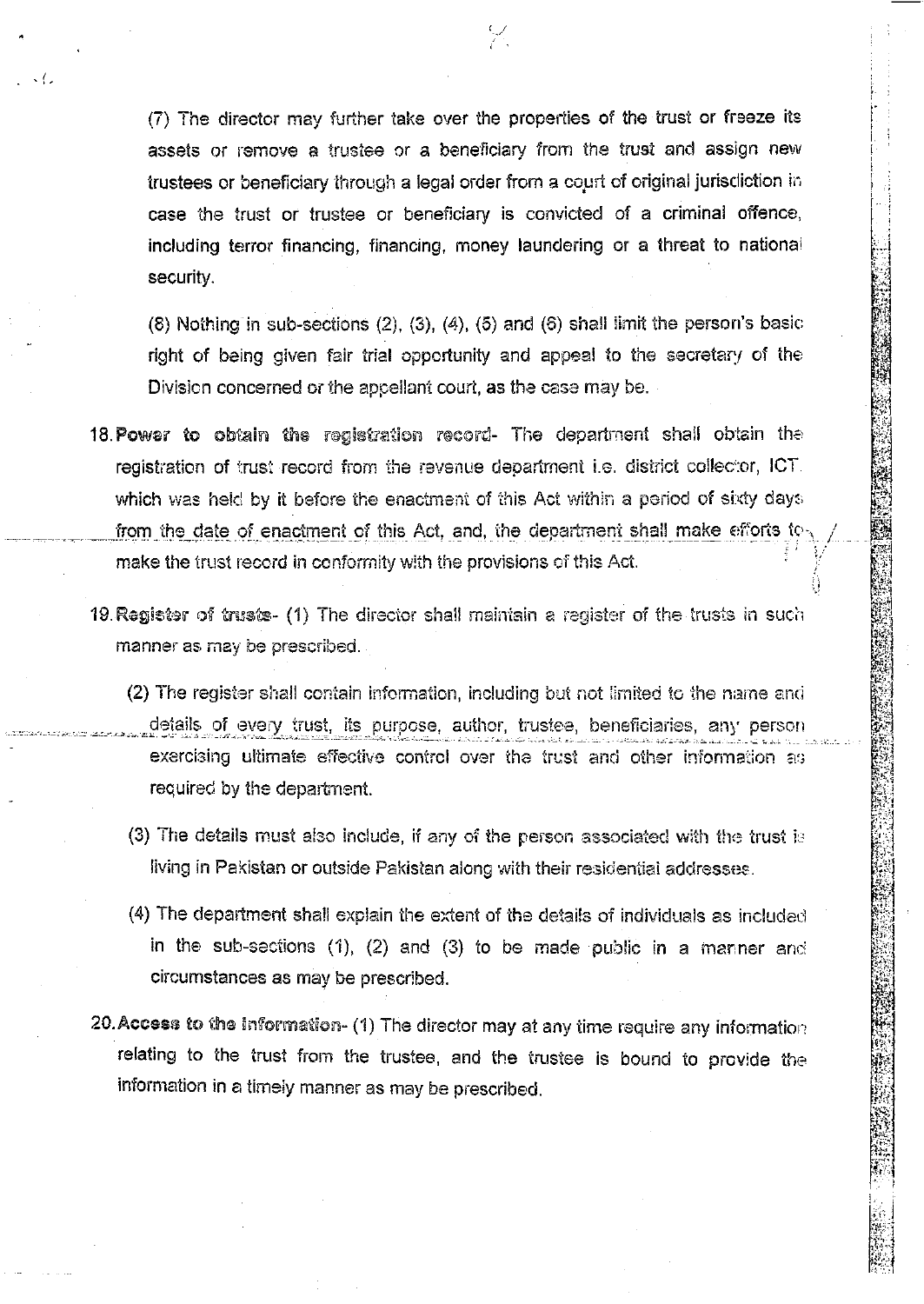(2). For purposes of domestic and international cooperation, competent authorities may at any time require any information relating to the trust from the trustee, and the trustee shall provide the information in a timely manner as may be prescribed. Both the request of the competent authorities and response of the trustee shall be routed through the provincial government in a timely manner as may be prescribed-

(3) The reporting entity may, in a timely manner as may be prescribed, also obtain the information from the trustee about the details of trust assets, residential addresses of trustees and details of beneficiaries, however such request and response shall be routed through the department.

21. Legal arrangement for holding the property- A trust may hold immovable and movable property under its name, or may sell or dispose of the property being held by it. Such sale and purchase shall be the responsibility of the trustee.

# **CHAPTER IV**

# OF THE DUTIES AND LIABILITIES OF TRUSTEES

22. Trustee to execute trust  $-$  (1) The trustee is bound to fulfill the purpose of the trust, and to obey the directions of the author of the trust given at the time of its creation, except as modified by the consent of all the beneficiaries being competent to contract.

(2). Where the beneficiary is incompetent to contract, his consent may, for the purposes of this section, be given by a principal civil court of original jurisdiction.

(3) Nothing in this section shall be deemed to require a trustee to obey any direction when to do so would be impracticable, illegal or manifestly injurious to the beneficiaries.

Explanation - Unless a contrary intention be expressed, the purpose of a trust for the payment of debts shall be deemed to be

(a) to pay only the debts of the author of the trust existing and recoverable at the date of the instrument of trust, or, when such instrument is a will, at the date of his death; and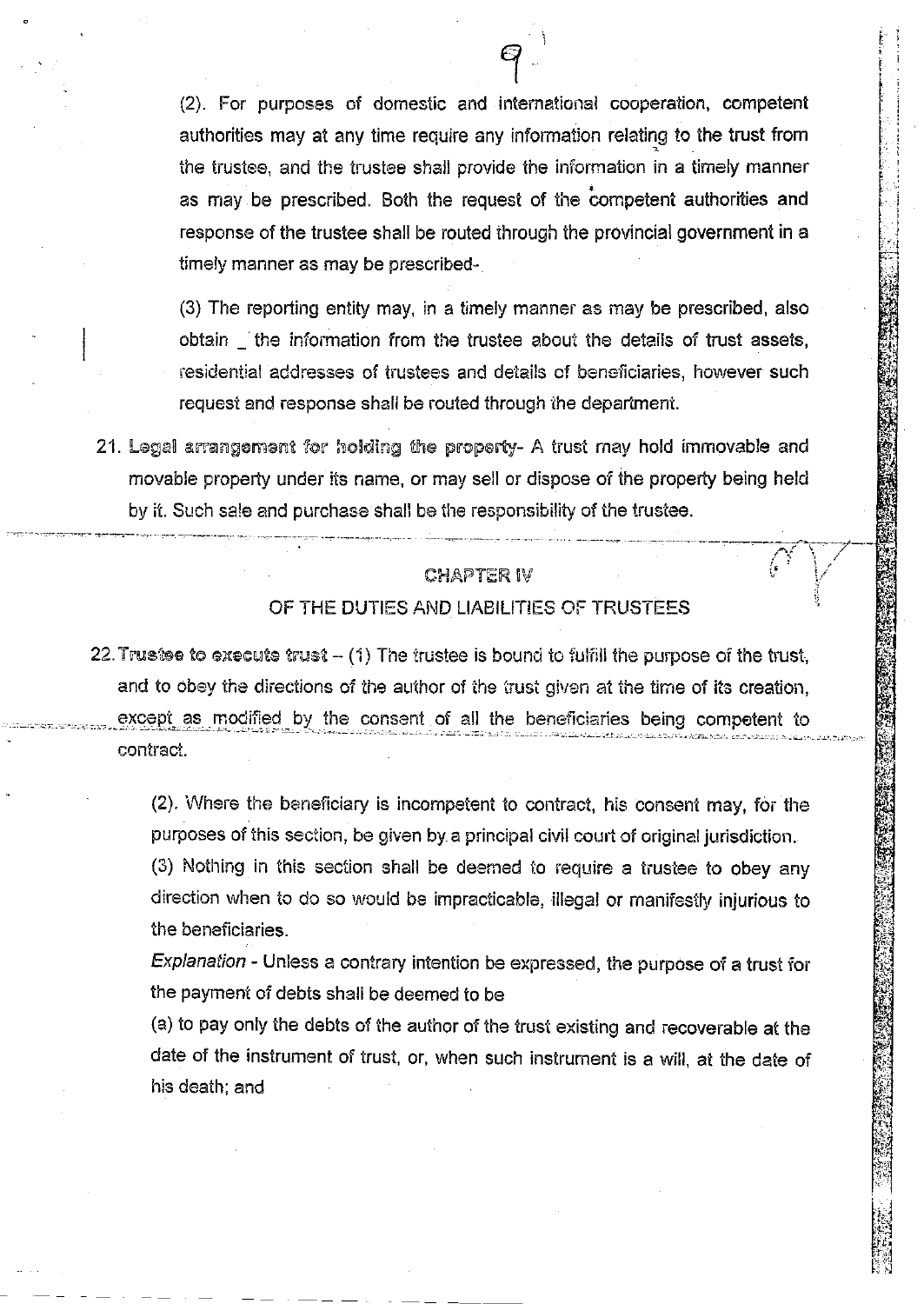(4) A trustee, or all of the trustees, as the case may be, are bound to disclose the fact that they are trustees when entering into a business relationship or carrying out an occasional transaction with a reporting entity.

23. Trustee to collect and hold information  $-$  (1) A trustee or each of the trustees, as the case may be, must collect and hold information about the author of the trust, co trustee, if any, beneficiaries of the trust, and any other natural person exercising ultimate effective control over the trust to his satisfaction and requirement of the department, before the execution of the trust as mentioned in section 22.

(2) The trustee must provide the updated information under this Act to the director in timely manner as may be prescribed. In case of more than one trustee, only one frustee-shall-be-nominated-by-other-co-trustees-for-the-purpose-of-provision-ofinformation.

(3) The trustees or the trustee shall collect and hold basic information about the other service providers to the trust including, but not limited to, investment advisers or managers, accountants or tax advisors, and, provide this information to the director even after the registration of the trust, in the circumstances and manner as may be prescribed.

(4) The details of the information required to be collected and held under subsections  $(1)$ ,  $(2)$ , and  $(3)$  shall be as may be prescribed.

(5) The trustees or the trustee shall further inform the provincial government or the director and law enforcement agencies if it comes to their knowledge of any illegal utilization of the trust money by the beneficiaries, after and during the execution of the trust.

24. Trustee to inform himself to state of trust-property - A trustee is bound to acquaint himself, as soon as possible, with the nature and circumstances of the trust property to obtain, where necessary, a transfer of the trust property to himself and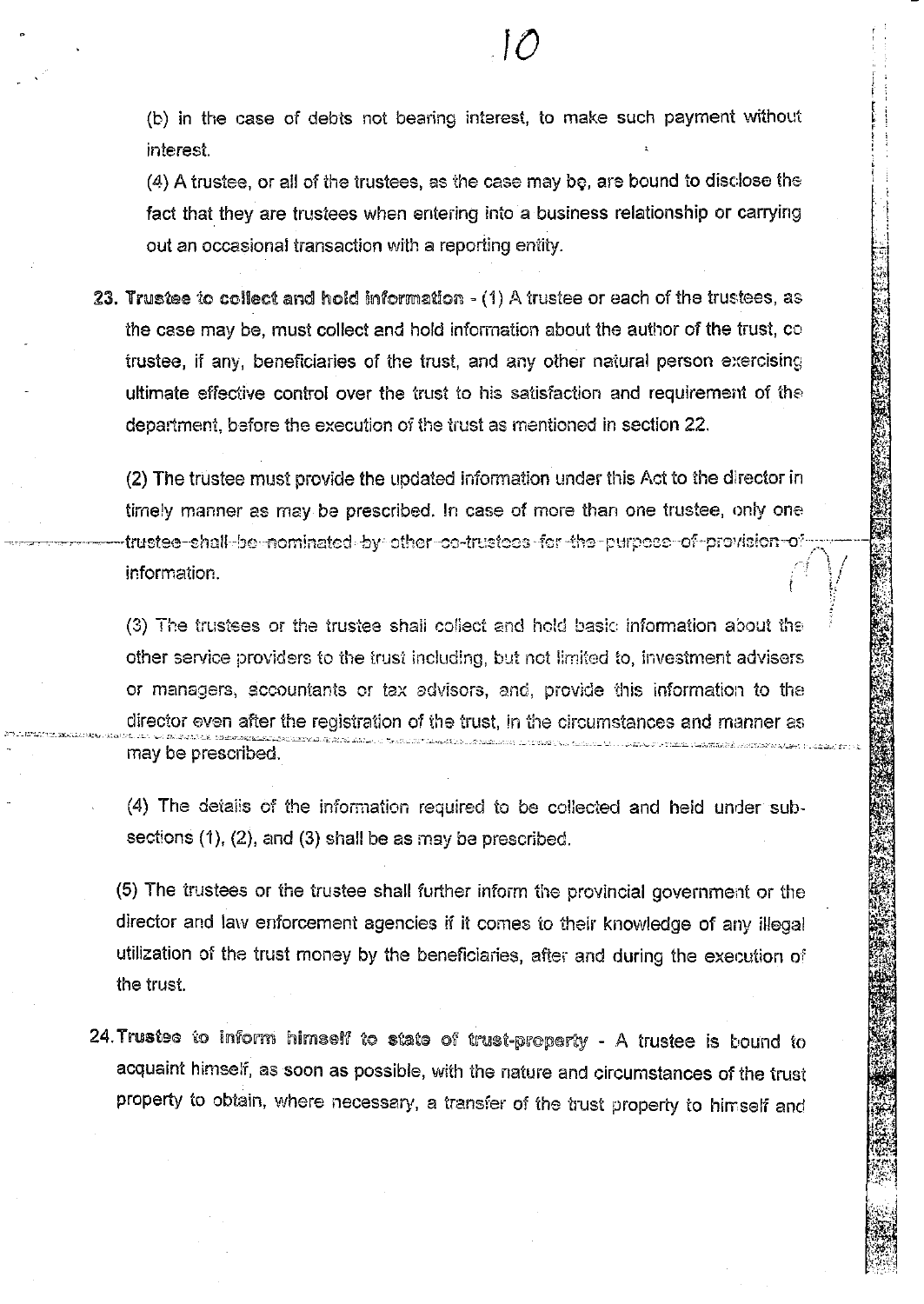subject to the provisions of the instrument of trust to get in trust-money invested or insufficient or hazardous security.

Illustrations. -

(a) The trust-property is a debt outstanding on personal security. The Instrument of trust gives the trustee no discretionary power to leave the debt so outstanding. The trustee's duty is to recover the debt without unnecessary delay.

(b) The trust-property is money in the hands of one of two co-trustees. No discretionary power is given by the instrument of trust. The other co-trustee must not allow the former to retain the money for a longer period than the circumstances of the case required.

25. Trustee to protect title to trust-property - A trustee is bound to maintain and defend all such suits, and subject to the provisions of the instrument of trust to take such other steps, as regards being had to the nature and emount or value to the trust property, may be reasonably requisite for the preservation of the trust-property and the assertion or protection of the title thereto.

Illustrations. - The trust-property is immovable property, which has been given to the author of the trust by an unregistered instrument. Subject to the provisions of the law for the registration of the documents, the trustee's duty is to cause the instrument to be registered and an anticommunication are compared to the

- 26. Trustee not to set up title adverse to beneficiary The trustee must not for himself set up or aid any title to the trust-property adverse to the interest of the beneficiary.
- 27. Care required from trustee A trustee is bound to deal with the trust-property as carefully as a man of ordinary prudence would deal with such property if it were his own; and, in the absence of a contract to the contrary, a trustee so dealing is not responsible for the loss, destruction or deterioration of the trust-property.
- 28. Conversion of perishable property Where the trust is created for the benefit of several persons in succession, and the trust-property is of a perishable nature or a future or reversionary interest, the trustee is bound unless an intention to the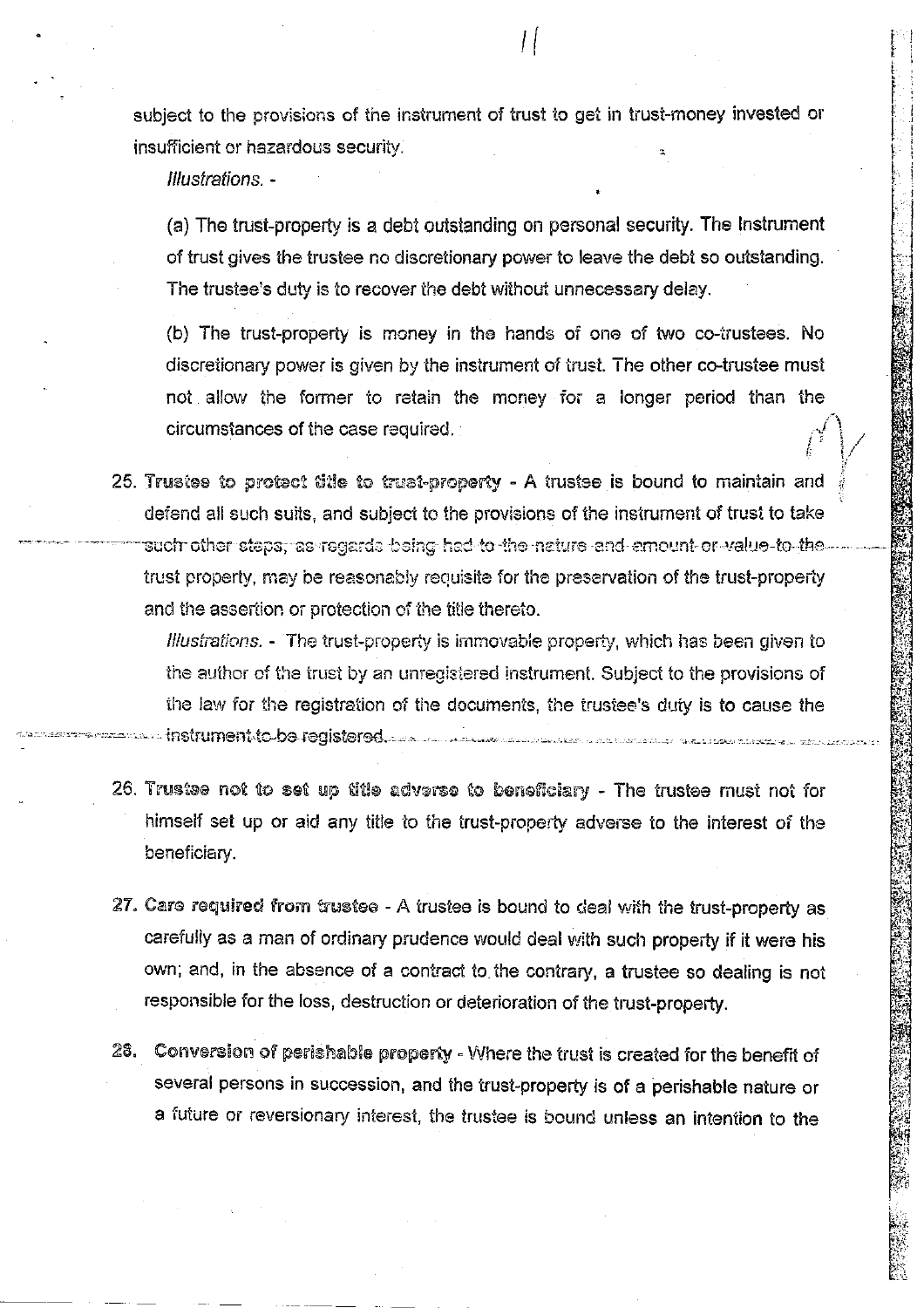contrary may be inferred from the instrument of trust, to convert the property into property of a permanent and immediate profitable character.

**12** 

Trustee to be impartial  $-$  (1) Where there are more beneficiaries than one, the 29. trustee is bound to be impartial, and must not execute the trust for the advantage of one at the expense of another.

(2) Where the trustee has a discretionary power, nothing in this section shall be deemed to authorize the court to control the exercise of same reasonably and in good faith.

- 30. Trustee to prevent waste Where the trust is created for the benefit of several persons in succession and one of them is in possession of the trust-property, if he commits, or threatens to commit any act, which is destructive, or permanently injurious thereto, the trustee is bound to take measures to prevent such act.
- 31. Accounts and information A trustee or each of the trustee, as the case may be, is bound to
	- a) keep clear and accurate accounts of the trust-property and income;
	- b) at all reasonable times, at the request of the beneficiary, to furnish him with full and accurate information as to the amount and state of the trust-property;
	- c) update the information in a timely manner about the author of the trust, beneficiaries, trustees, any other natural person exercising ultimate control over the trust, trust assets and incomes;
		- Explanation The details of the information shall be as may be prescribed this Act:
	- d) get accounts audited by a third party at least once in a year;
	- e) submit financial reports to the director in every financial year; and
	- f) shall maintain the information collected under this section, and, section 23 for a period not less than the five years after their involvement with the trust ceases. or, the trust is extinguished.
	- 32. Investment of trust-money (1) Where the trust-property consists of money and cannot be applied immediately or at an early date to the purposes of the trust, the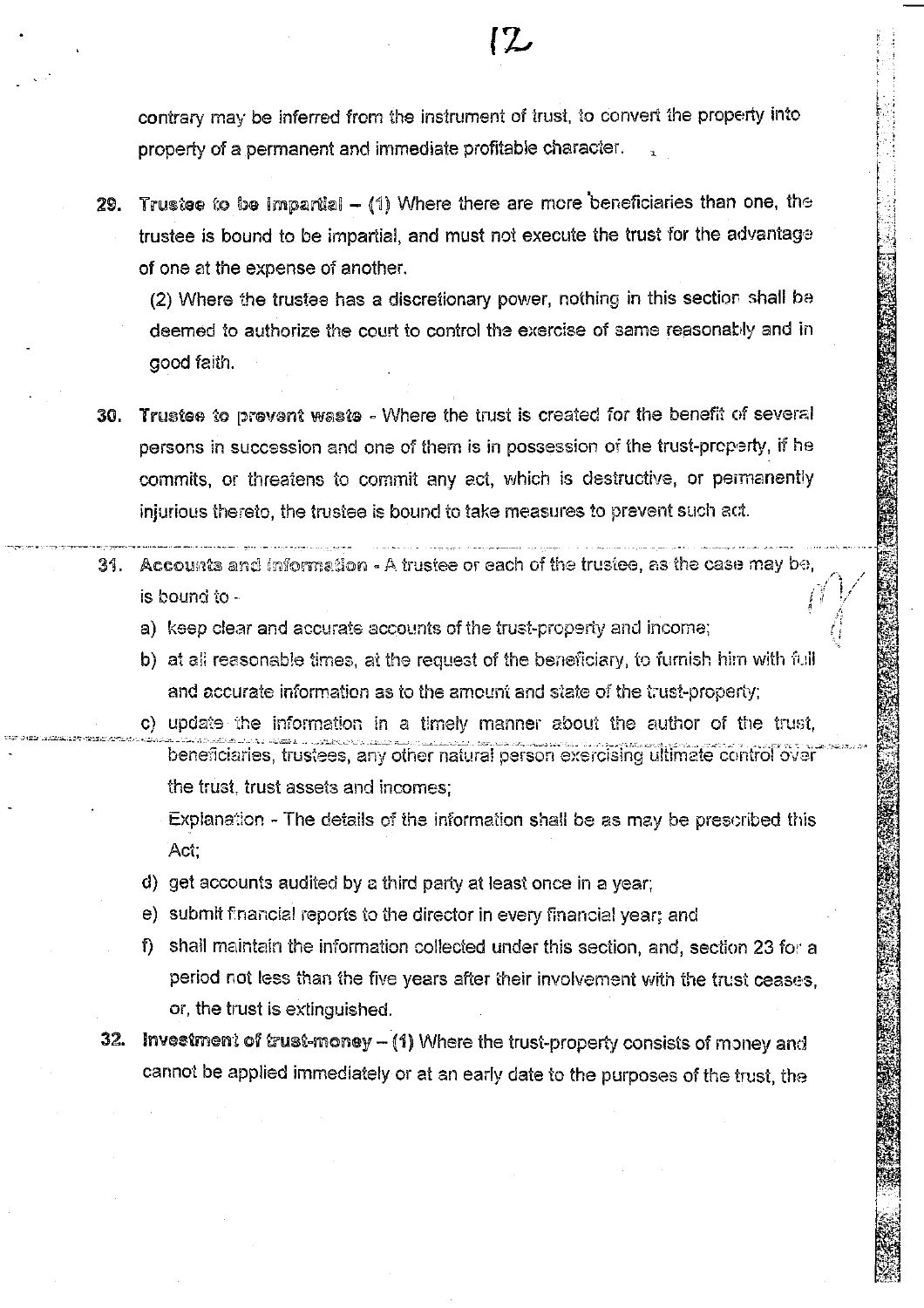trustee is bound subject to any direction contained in the instrument of trust to invest the money on the following securities, and on no other, namely:-

- a) in promissory notes, debentures, stock or other securities of a Provincial or Federal Government:
	- Provided that securities, both the principal whereof and the interest whereon shall have been fully and unconditionally guaranteed by any government, shall be deemed, for the purposes of this clause, to be securities of such Government; and
- b) on any other security expressly authorized by the instrument of trust, or by any rule which the High Court may prescribe in this behalf.
- 33. Power to purchase redeemable stock at a premium- A trustee may invest in any of the securities mentioned or referred to in section 32, notwithstanding that the same may be redeemable and that the price exceeds the redemption value, and a trustee may retain until redemption any redeemable eteck, fund or security which may have been purchased in accordance with this section.
- 34. Sale by trustee directed to sell within specified time Where a trustee, directed to sell within a specified time extends such time, the burden of proving, as between himself and the beneficiary, that the latter is not prejudiced by the extension lies upon the trustee, unless the extension has been authorized by a principal civil court of original jurisdiction.
- 35. Liability for breach of trust (1) Where the trustee commits a breach of trust, he is liable to make good the loss which the trust-property or the beneficiary has thereby sustained, unless the beneficiary, has by fraud induced the trustee to commit the breach, or the beneficiary, being competent to contract, has himself, without coercion or undue influence having been brought to bear on him, concurred in the breach, or subsequently acquiesced therein, with full knowledge of facts of the case and of his rights as against the trustee.

(2) A trustee committing a breach of trust is not liable to pay interest except in the following cases, namely:-

(a) where he has actually received interest;

13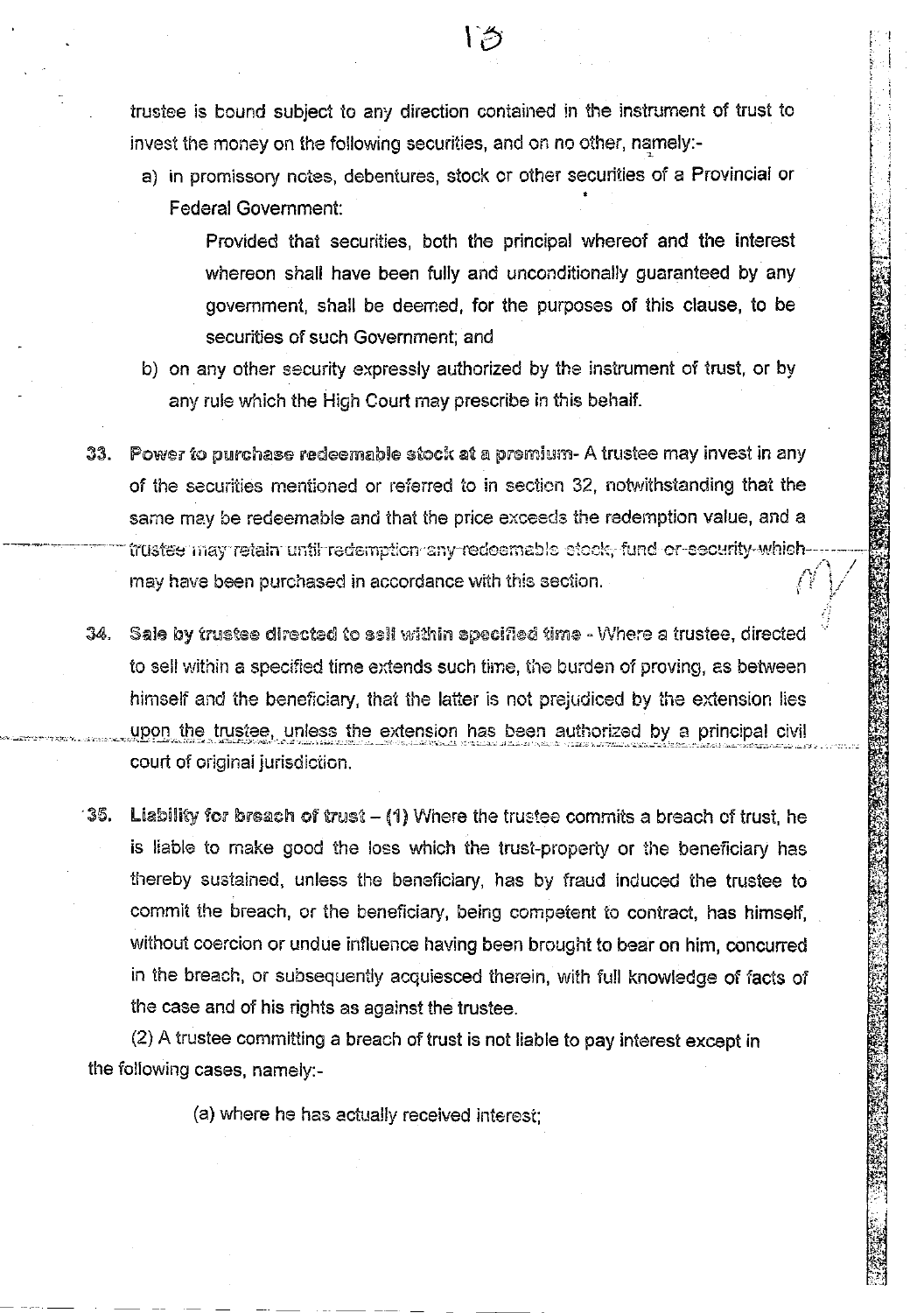(b) where the breach consists in unreasonable delay in paying trust-money to the beneficiary;

(c) where the trustee ought to have received interest, but has not done so;

(d) where he may be fairly presumed to have received interest. He is liable, in case (a), to account for the interest actually received, and, in cases (b), (c) and (d), to account for simple interest at the rate of six per cent per annum, unless the court otherwise directs;

(e) where the breach consists in failure to invest trust-money and to accumulate the interest or dividends thereon, he is liable to account for compound interest with half-yearly rests at the same rate; and

(f) where the breach consists in the employment of trust-property or the proceeds thereof in trade or business, he is liable to account, at the option. of the beneficiary, either for compound interest (with half-yearly rests) at the same rate, or for the net profits made by such employment.

- 36. No set-off allowed to trustee A trustee who is liable for a loss occasioned by a breach of trust in respect of one portion of the trust property cannot set-off against his liability egain which has accrued to another portion of the trust-property through another and distinct breach of trust.
- Non-liability for predecessor's default Where a trustee succeeds another, he 37. is not, as such, liable for the acts or defaults of his predecessor.
- 38. Non-liability for co-trustes's default (1) Subject to the provisions of sections 25 and 27, one trustee is not, as such, liable for a breach of trust committed by his cotrustee:

Provided that, in the absence of an express declaration to the contrary in the instrument of trust, a trustee is so liable -